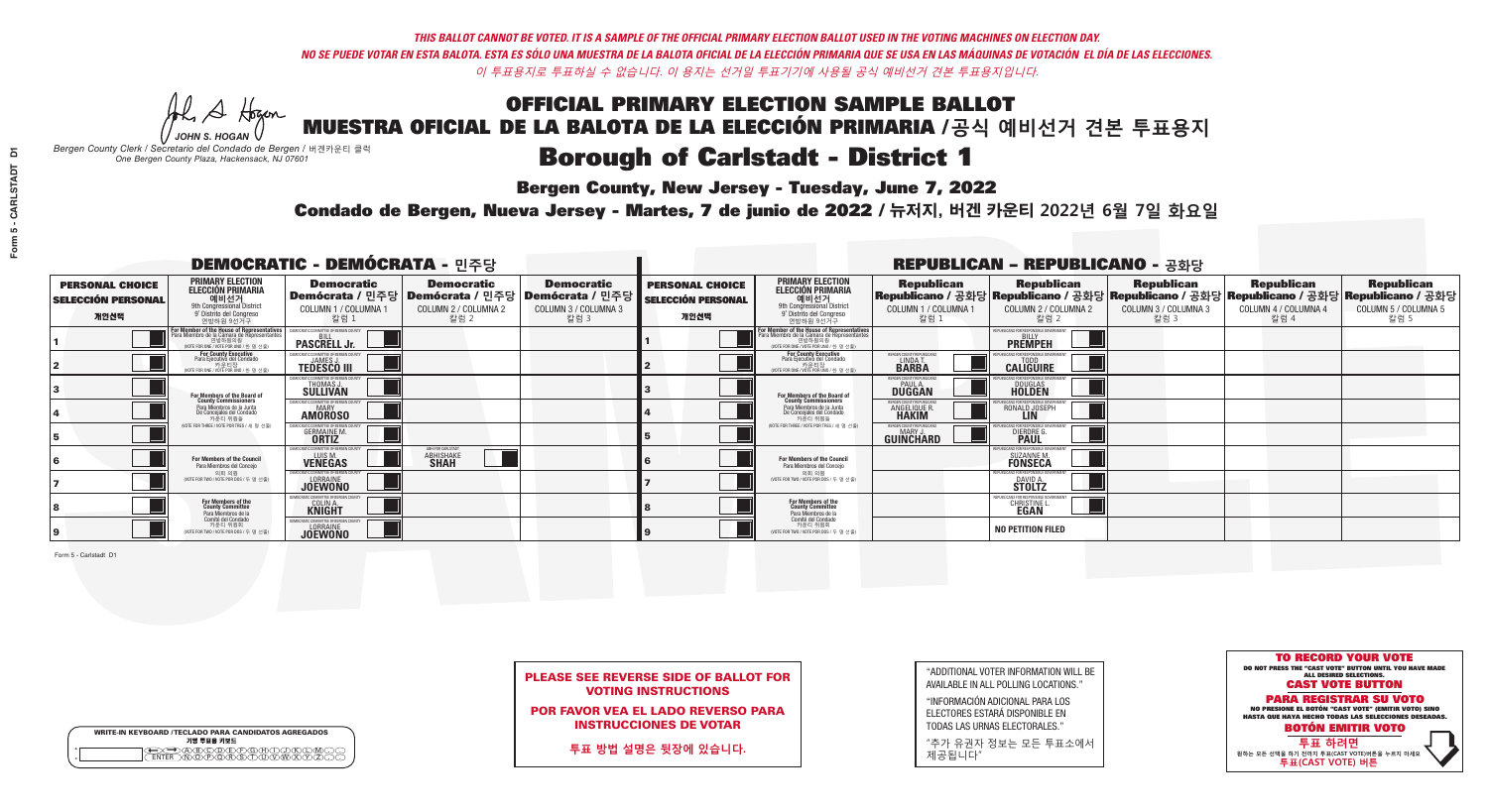**Bergen County, New Jersey - Tuesday, June 7, 2022** 

A Hogen *JOHN S. HOGAN*

|         | <b>WRITE-IN KEYBOARD /TECLADO PARA CANDIDATOS AGREGADOS</b><br>기명 투표용 키보드 |
|---------|---------------------------------------------------------------------------|
| o       | )B)C)D)E)(F)(G)(A)(                                                       |
| $\circ$ | <b>ፙ፝፟፝፝፝፟ፙ፝፟ዀ፝ጞጞ</b> ፝                                                   |

*Bergen County Clerk / Secretario del Condado de Bergen /* 버겐카운티 클럭 *One Bergen County Plaza, Hackensack, NJ 07601*



PLEASE SEE REVERSE SIDE OF BALLOT FOR VOTING INSTRUCTIONS

POR FAVOR VEA EL LADO REVERSO PARA INSTRUCCIONES DE VOTAR

**투표 방법 설명은 뒷장에 있습니다.**

| "ADDITIONAL VOTER INFORMATION WILL BE |
|---------------------------------------|
| AVAILABLE IN ALL POLLING LOCATIONS."  |

"INFORMACIÓN ADICIONAL PARA LOS ELECTORES ESTARÁ DISPONIBLE EN TODAS LAS URNAS ELECTORALES."

"추가 유권자 정보는 모든 투표소에서 제공됩니다"

Condado de Bergen, Nueva Jersey - Martes, 7 de junio de 2022 / 뉴저지, 버겐 카운티 2022년 6월 7일 화요일 *One Bergen County Plaza, Hackensack, NJ 07601*

|                                                             |                                                                                                                                               | <b>DEMOCRATIC - DEMÓCRATA - 민주당</b>                                                   |                                                   |                                                                             |                                                             |                                                                                                                                               |                                                            | <b>REPUBLICAN - REPUBLICANO - 공화당</b>                                                                                                          |                                                   |                                                   |                                                   |
|-------------------------------------------------------------|-----------------------------------------------------------------------------------------------------------------------------------------------|---------------------------------------------------------------------------------------|---------------------------------------------------|-----------------------------------------------------------------------------|-------------------------------------------------------------|-----------------------------------------------------------------------------------------------------------------------------------------------|------------------------------------------------------------|------------------------------------------------------------------------------------------------------------------------------------------------|---------------------------------------------------|---------------------------------------------------|---------------------------------------------------|
| <b>PERSONAL CHOICE</b><br><b>SELECCIÓN PERSONAL</b><br>개인선택 | <b>PRIMARY ELECTION</b><br><b>ELECCIÓN PRIMARIA</b><br>예비선거<br><sup>9th</sup> Congressional District<br>9° Distrito del Congreso<br>연방하원 9선거구 | <b>Democratic</b><br>│Demócrata / 민주당│Demócrata / 민주당<br>COLUMN 1 / COLUMNA 1<br>칼럼 1 | <b>Democratic</b><br>COLUMN 2 / COLUMNA 2<br>칼럼 2 | <b>Democratic</b><br><b>Demócrata / 민주당</b><br>COLUMN 3 / COLUMNA 3<br>칼럼 3 | <b>PERSONAL CHOICE</b><br><b>SELECCIÓN PERSONAL</b><br>개인선택 | <b>PRIMARY ELECTION</b><br>ELECCIÓN PRIMARIA<br>예비선거<br>9th Congressional District<br>9° Distrito del Congreso<br>연방하원 9선거구                   | <b>Republican</b><br>COLUMN 1 / COLUMNA 1<br>칼럼 1          | <b>Republican</b><br>Republicano / 공화당 Republicano / 공화당 Republicano / 공화당 Republicano / 공화당 Republicano / 공화당<br>COLUMN 2 / COLUMNA 2<br>칼럼 2 | <b>Republican</b><br>COLUMN 3 / COLUMNA 3<br>칼럼 3 | <b>Republican</b><br>COLUMN 4 / COLUMNA 4<br>칼럼 4 | <b>Republican</b><br>COLUMN 5 / COLUMNA 5<br>칼럼 5 |
|                                                             | For Member of the House of Representatives<br>Para Miembro de la Cámara de Representantes<br>연방하원의원<br>(VOTE FOR ONE / VOTE POR UNO / 한 명 선출  | DEMOCRATIC COMMITTEE OF BERGEN COUNT<br><b>PASCRELL Jr.</b>                           |                                                   |                                                                             |                                                             | For Member of the House of Representatives<br>Para Miembro de la Cámara de Representantes<br>연방하원의원<br>(VOTE FOR ONE / VOTE POR UNO / 한 명 선출) |                                                            | PUBLICANS FOR RESPONSIBLE GOVERNMEN<br><b>PREMPEH</b>                                                                                          |                                                   |                                                   |                                                   |
|                                                             | For County Executive<br>Para Ejecutivo del Condado<br>. 카운티장<br>(VOTE FOR ONE / VOTE POR UNO / 한 명 선출)                                        | PEMOCRATIC COMMITTEE OF BERGEN COUNTY<br><b>TEDESCO III</b>                           |                                                   |                                                                             |                                                             | For County Executive<br>Para Ejecutivo del Condado<br>카운티장<br>(WOTE FOR ONE / VOTE POR UNO / 한 명 선출)                                          | BERGEN COUNTY REPUBLICAN<br>LINDA T.                       | <b>CALIGUIRE</b>                                                                                                                               |                                                   |                                                   |                                                   |
|                                                             | For Members of the Board of<br>County Commissioners                                                                                           | EMOCRATIC COMMITTEE OF BERGEN COUNTY<br>THOMAS J.                                     |                                                   |                                                                             |                                                             | For Members of the Board of<br>County Commissioners                                                                                           | ERGEN COUNTY REPUBLICAN<br><b>PAUL A.</b><br><b>DUGGAN</b> | <b>DOUGLAS</b>                                                                                                                                 |                                                   |                                                   |                                                   |
|                                                             | Para Miembros de la Junta<br>De Concejales del Condado<br>카우티 위원들                                                                             | MOCRATIC COMMITTEE OF BERGEN COUNTY<br><b>MARY</b><br><b>AMOROSO</b>                  |                                                   |                                                                             |                                                             | Para Miembros de la Junta<br>De Concejales del Condado<br>카우티 위원들                                                                             | ERGEN COUNTY REPUBLICAN<br>ANGELIQUE R                     | RONALD JOSEPH                                                                                                                                  |                                                   |                                                   |                                                   |
|                                                             | NOTE FOR THREE / VOTE POR TRES / 세 명 선출)                                                                                                      | RATIC COMMITTEE OF BERGEN COUNT<br><b>GERMAINE M.</b><br><b>ORTIZ</b>                 |                                                   |                                                                             |                                                             | NOTE FOR THREE / VOTE POR TRES / 세 명 선출                                                                                                       | <b>ERGEN COUNTY REPUBLICANS</b><br>MARY J<br>GUINCHARD     | <b>DIERDRE</b>                                                                                                                                 |                                                   |                                                   |                                                   |
|                                                             | For Members of the Council<br>Para Miembros del Conceio                                                                                       | MOCRATIC COMMITTEE OF BERGEN CO<br>LUIS M.<br><b>VENEGAS</b>                          | ABHI FOR CARLSTADT<br><b>ABHISHAKE</b>            |                                                                             |                                                             | <b>For Members of the Council</b><br>Para Miembros del Conceio                                                                                |                                                            | FOR RESPONSIBLE O<br><b>SUZANNE M.</b><br><b>FONSECA</b>                                                                                       |                                                   |                                                   |                                                   |
|                                                             | 의회 의원<br>(VOTE FOR TWO / VOTE POR DOS / 두 명 선출)                                                                                               | MOCRATIC COMMITTEE OF BERGEN COUN<br><b>JOEWONO</b>                                   |                                                   |                                                                             |                                                             | 의회 의원<br>(VOTE FOR TWO / VOTE POR DOS / 두 명 선출)                                                                                               |                                                            | PUBLICANS FOR RESPONSIBLE GOVERNMEN<br><b>STOLTZ</b>                                                                                           |                                                   |                                                   |                                                   |
|                                                             | For Members of the<br>County Committee<br>Para Miembros de la                                                                                 | <b>GEORGE</b>                                                                         |                                                   |                                                                             |                                                             | For Members of the<br>County Committee<br>Para Miembros de la<br>Comité del Condado                                                           |                                                            | IFPUBLICANS FOR RESPONSI<br><b>VISO Jr.</b>                                                                                                    |                                                   |                                                   |                                                   |
|                                                             | Comité del Condado<br>카운티 위원회<br>(VOTE FOR TWO / VOTE POR DOS / 두 명 선출)                                                                       | <b>EMOCRATIC COMMITTEE OF RERGEN C</b><br><b>PHAM</b>                                 |                                                   |                                                                             |                                                             | 카운티 위원회<br>NOTE FOR TWO / VOTE POR DOS / 두 명 선출)                                                                                              |                                                            | <b>NO PETITION FILED</b>                                                                                                                       |                                                   |                                                   |                                                   |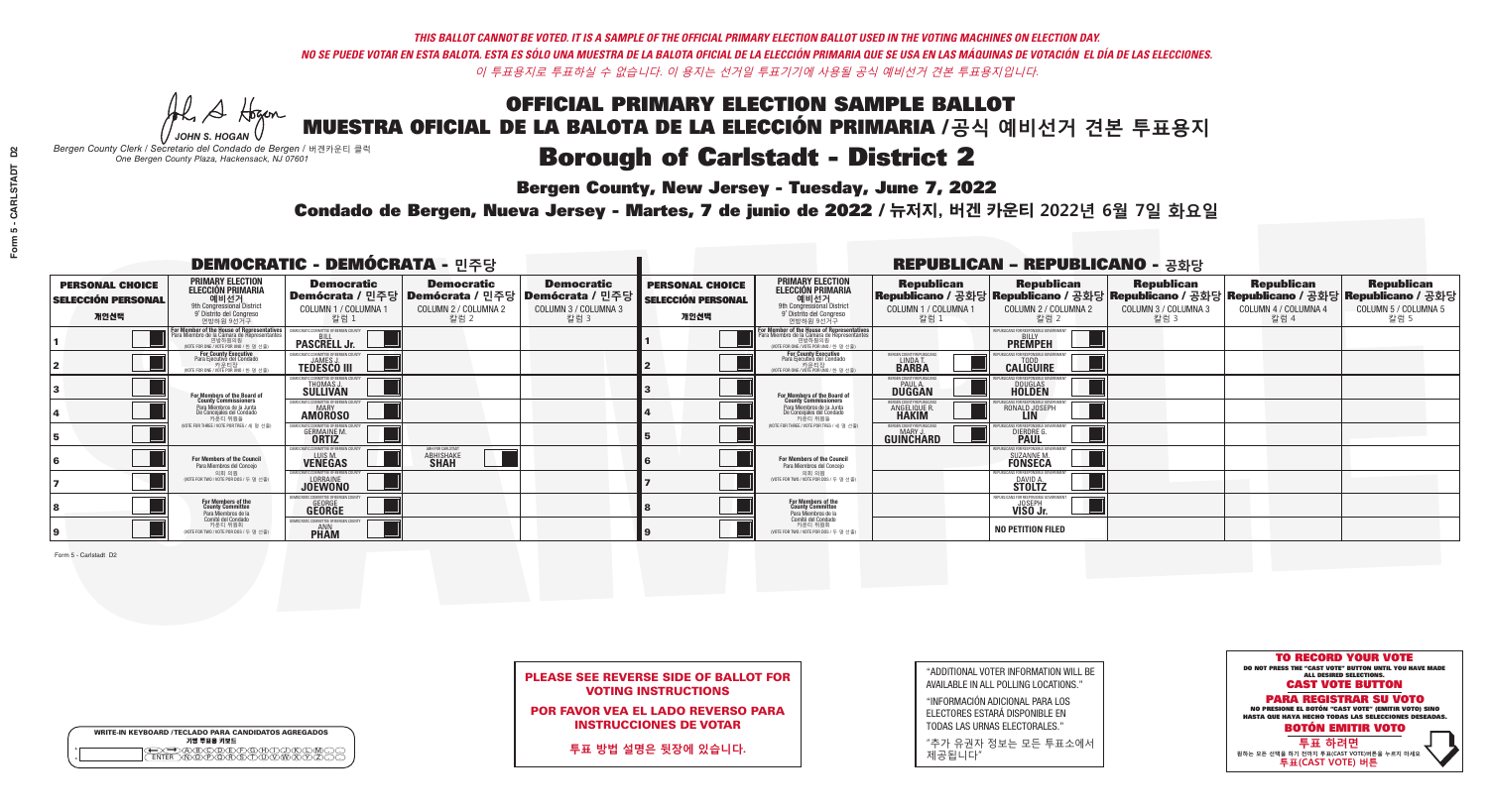**Bergen County, New Jersey - Tuesday, June 7, 2022** 

A Hogen *JOHN S. HOGAN*

|         | <b>WRITE-IN KEYBOARD /TECLADO PARA CANDIDATOS AGREGADOS</b><br>기명 투표용 키보드 |
|---------|---------------------------------------------------------------------------|
| ٥       | )(B)C)(D)(E)(F)(G)(H)(                                                    |
| $\circ$ | <u>፝ዀ፝</u> ፙዂጞቝ                                                           |

*Bergen County Clerk / Secretario del Condado de Bergen /* 버겐카운티 클럭 *One Bergen County Plaza, Hackensack, NJ 07601*



PLEASE SEE REVERSE SIDE OF BALLOT FOR VOTING INSTRUCTIONS

POR FAVOR VEA EL LADO REVERSO PARA INSTRUCCIONES DE VOTAR

**투표 방법 설명은 뒷장에 있습니다.**

"ADDITIONAL VOTER INFORMATION WILL BE AVAILABLE IN ALL POLLING LOCATIONS."

"INFORMACIÓN ADICIONAL PARA LOS ELECTORES ESTARÁ DISPONIBLE EN TODAS LAS URNAS ELECTORALES."

"추가 유권자 정보는 모든 투표소에서 제공됩니다"

Condado de Bergen, Nueva Jersey - Martes, 7 de junio de 2022 / 뉴저지, 버겐 카운티 2022년 6월 7일 화요일 *One Bergen County Plaza, Hackensack, NJ 07601*

|                                                             |                                                                                                                                               | <b>DEMOCRATIC - DEMÓCRATA - 민주당</b>                                                   |                                                   |                                                                          |                                                             |                                                                                                                                               |                                                            | <b>REPUBLICAN - REPUBLICANO - 공화당</b>                                                                                                                  |                                                   |                                                   |                                                   |
|-------------------------------------------------------------|-----------------------------------------------------------------------------------------------------------------------------------------------|---------------------------------------------------------------------------------------|---------------------------------------------------|--------------------------------------------------------------------------|-------------------------------------------------------------|-----------------------------------------------------------------------------------------------------------------------------------------------|------------------------------------------------------------|--------------------------------------------------------------------------------------------------------------------------------------------------------|---------------------------------------------------|---------------------------------------------------|---------------------------------------------------|
| <b>PERSONAL CHOICE</b><br><b>SELECCIÓN PERSONAL</b><br>개인선택 | <b>PRIMARY ELECTION</b><br><b>ELECCIÓN PRIMARIA</b><br>에비선거<br>애 Congressional District<br>I Spistrito del Congreso<br>연방하워 9선거구              | <b>Democratic</b><br>│Demócrata / 민주당│Demócrata / 민주당<br>COLUMN 1 / COLUMNA 1<br>칼럼 1 | <b>Democratic</b><br>COLUMN 2 / COLUMNA 2<br>칼럼 2 | <b>Democratic</b><br>: Demócrata / 민주당  <br>COLUMN 3 / COLUMNA 3<br>칼럼 3 | <b>PERSONAL CHOICE</b><br><b>SELECCIÓN PERSONAL</b><br>개인선택 | <b>PRIMARY ELECTION</b><br>ELECCIÓN PRIMARIA<br>9th Congressional District<br>9° Distrito del Congreso<br>연방하워 9선거구                           | <b>Republican</b><br>COLUMN 1 / COLUMNA 1<br>- 칼럼 1        | <b>Republican</b><br>Republicano / 공화당 Republicano / 공화당 Republicano / 공화당 Republicano / 공화당 Republicano / 공화당<br>COLUMN 2 / COLUMNA 2<br><u> 캄럼 2</u> | <b>Republican</b><br>COLUMN 3 / COLUMNA 3<br>칼럼 3 | <b>Republican</b><br>COLUMN 4 / COLUMNA 4<br>칼럼 4 | <b>Republican</b><br>COLUMN 5 / COLUMNA 5<br>칼럼 5 |
|                                                             | For Member of the House of Representatives<br>Para Miembro de la Cámara de Representantes<br>연방하원의원<br>(VOTE FOR ONE / VOTE POR UNO / 한 명 선출) | DEMOCRATIC COMMITTEE OF BERGEN COUNTY<br><b>PASCRELL Jr.</b>                          |                                                   |                                                                          |                                                             | For Member of the House of Representatives<br>Para Miembro de la Cámara de Representantes<br>연방하원의원<br>(VOTE FOR ONE / VOTE POR UNO / 한 명 선출) |                                                            | PUBLICANS FOR RESPONSIBLE GOVERNMEN<br><b>PREMPEH</b>                                                                                                  |                                                   |                                                   |                                                   |
|                                                             | For County Executive<br>Para Ejecutivo del Condado<br>. 카운티장<br>(VOTE FOR ONE / VOTE POR UNO / 한 명 선출)                                        | JEMOCRATIC COMMITTEE OF BERGEN COUNTY<br><b>TEDESCO III</b>                           |                                                   |                                                                          |                                                             | <b>For County Executive</b><br>Para Ejecutivo del Condado<br>7) 카운티장<br>(VOTE FOR ONE / VOTE POR UNO / 한 명 선출)                                | BERGEN COUNTY REPUBLICAN<br>LINDAT.                        | <b>CALIGUIRE</b>                                                                                                                                       |                                                   |                                                   |                                                   |
|                                                             | For Members of the Board of<br>County Commissioners                                                                                           | EMOCRATIC COMMITTEE OF BERGEN COUNT<br>THOMAS J.                                      |                                                   |                                                                          |                                                             | For Members of the Board of<br>County Commissioners                                                                                           | ERGEN COUNTY REPUBLICAN<br><b>PAUL A.</b><br><b>DUGGAN</b> | <b>DOUGLAS</b>                                                                                                                                         |                                                   |                                                   |                                                   |
|                                                             | Para Miembros de la Junta<br>De Concejales del Condado<br>카운티 위원들                                                                             | MOCRATIC COMMITTEE OF BERGEN COUNT<br><b>MARY</b><br><b>AMÖROSO</b>                   |                                                   |                                                                          |                                                             | Para Miembros de la Junta<br>De Concejales del Condado<br>카운티 위원들                                                                             | ERGEN COUNTY REPUBLICAN<br>ANGELIQUE R.                    | : ENR RESPANSIRI E GAI<br>RONALD JOSEPH                                                                                                                |                                                   |                                                   |                                                   |
|                                                             | NOTE FOR THREE / VOTE POR TRES / 세 명 선출)                                                                                                      | CRATIC COMMITTEE OF BERGEN CO<br><b>GERMAINE M.</b>                                   |                                                   |                                                                          |                                                             | NOTE FOR THREE / VOTE POR TRES / 세 명 선출)                                                                                                      | <b>ERGEN COUNTY REPUBLICANS</b><br>MARY.<br>GUINCHARD      | FOR RESPONSIBLE O<br><b>DIERDRE L</b>                                                                                                                  |                                                   |                                                   |                                                   |
|                                                             | For Members of the Council<br>Para Miembros del Concejo                                                                                       | EMOCRATIC COMMITTEE OF BERGEN COUN<br>LUIS M.<br><b>VENEGAS</b>                       | ABHI FOR CARLSTADT<br><b>ABHISHAKE</b>            |                                                                          |                                                             | For Members of the Council<br>Para Miembros del Concejo                                                                                       |                                                            | <b>SUZANNE M.</b><br><b>FONSECA</b>                                                                                                                    |                                                   |                                                   |                                                   |
|                                                             | 의회 의원<br>(VOTE FOR TWO / VOTE POR DOS / 두 명 선출)                                                                                               | <b>JOEWONO</b>                                                                        |                                                   |                                                                          |                                                             | 의회 의원<br>(VOTE FOR TWO / VOTE POR DOS / 두 명 선출)                                                                                               |                                                            | <b>STOLTZ</b>                                                                                                                                          |                                                   |                                                   |                                                   |
|                                                             | For Members of the<br>County Committee<br>Para Miembros de la<br>Comité del Condado                                                           | <b>KARPINSKI</b>                                                                      |                                                   |                                                                          |                                                             | For Members of the<br>County Committee<br>Para Miembros de la<br>Comité del Condado                                                           |                                                            | <b>DONALD E</b><br><b>DIORIO</b>                                                                                                                       |                                                   |                                                   |                                                   |
|                                                             | 카운티 위원회<br>(VOTE FOR TWO / VOTE POR DOS / 두 명 선출)                                                                                             | FMOCRATIC COMMITTEE OF RERGEN COLINT<br><b>KARPINSKI</b>                              |                                                   |                                                                          |                                                             | 카운티 위원회<br>(VOTE FOR TWO / VOTE POR DOS / 두 명 선출)                                                                                             |                                                            | PUBLICANS FOR RESPONSIBLE G<br>DENISE M.<br><b>MURRAY</b>                                                                                              |                                                   |                                                   |                                                   |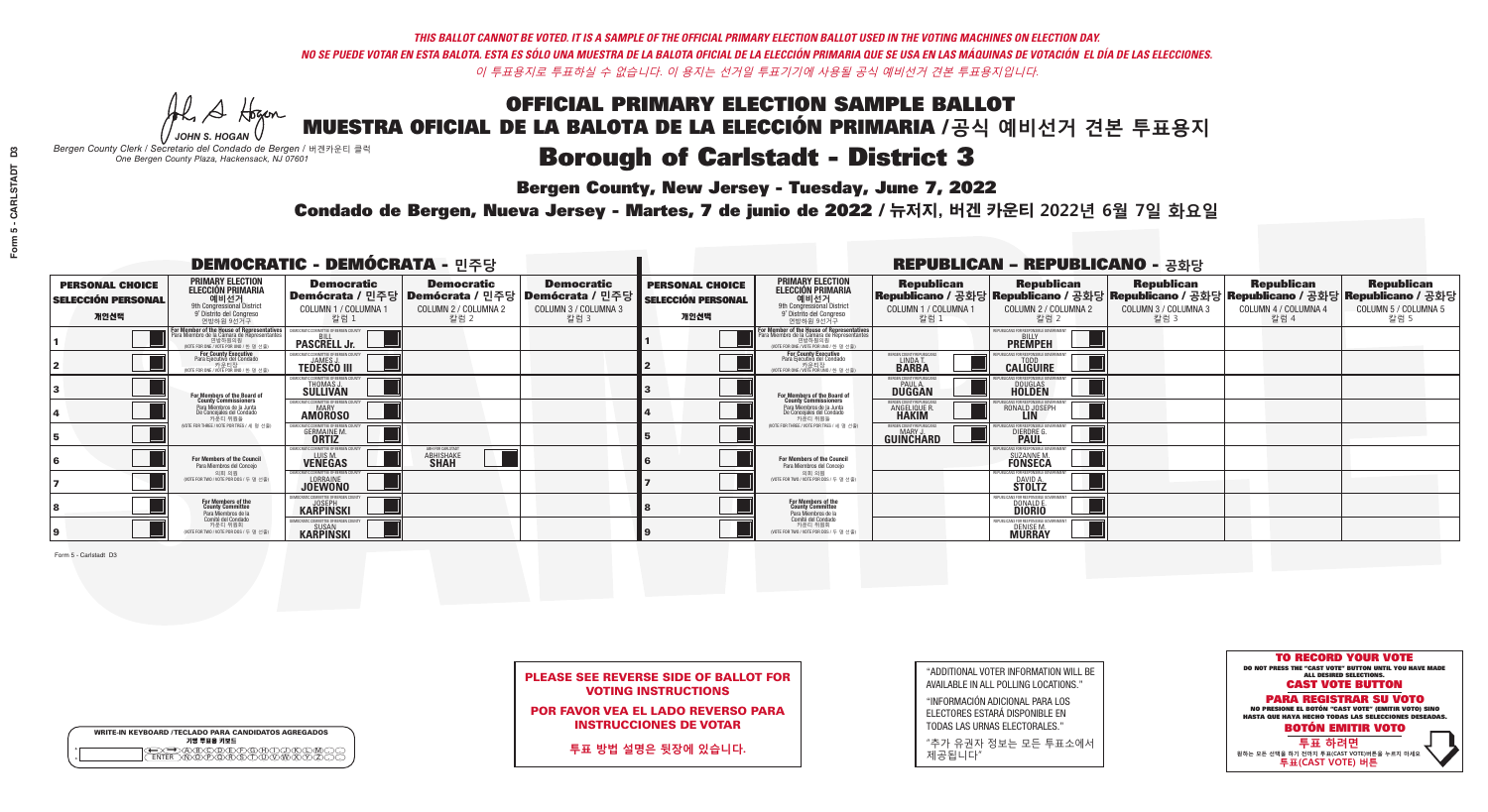**Bergen County, New Jersey - Tuesday, June 7, 2022** 

A Hogen *JOHN S. HOGAN*

|         | <b>WRITE-IN KEYBOARD /TECLADO PARA CANDIDATOS AGREGADOS</b><br>기명 투표용 키보드 |
|---------|---------------------------------------------------------------------------|
| $\circ$ | )(B)(C)(D)(E)(F)(G)(H)(                                                   |
| $\circ$ | ፞ <u>፟</u> ፟፝፟፟፟፟፞፟፟፟ፙ፝ዀ፝፟ዀ፝                                              |

*Bergen County Clerk / Secretario del Condado de Bergen /* 버겐카운티 클럭 *One Bergen County Plaza, Hackensack, NJ 07601*



PLEASE SEE REVERSE SIDE OF BALLOT FOR VOTING INSTRUCTIONS

POR FAVOR VEA EL LADO REVERSO PARA INSTRUCCIONES DE VOTAR

**투표 방법 설명은 뒷장에 있습니다.**

"ADDITIONAL VOTER INFORMATION WILL BE AVAILABLE IN ALL POLLING LOCATIONS."

"INFORMACIÓN ADICIONAL PARA LOS ELECTORES ESTARÁ DISPONIBLE EN TODAS LAS URNAS ELECTORALES."

"추가 유권자 정보는 모든 투표소에서 제공됩니다"

Condado de Bergen, Nueva Jersey - Martes, 7 de junio de 2022 / 뉴저지, 버겐 카운티 2022년 6월 7일 화요일 *One Bergen County Plaza, Hackensack, NJ 07601*

| <b>DEMOCRATIC - DEMÓCRATA - 민주당</b>                         |                                                                                                                                               |                                                                                       |                                                   |                                                                          |                                                             |                                                                                                                                               |                                                            | <b>REPUBLICAN - REPUBLICANO - 공화당</b>                                                                                                                  |                                                   |                                                   |                                                   |
|-------------------------------------------------------------|-----------------------------------------------------------------------------------------------------------------------------------------------|---------------------------------------------------------------------------------------|---------------------------------------------------|--------------------------------------------------------------------------|-------------------------------------------------------------|-----------------------------------------------------------------------------------------------------------------------------------------------|------------------------------------------------------------|--------------------------------------------------------------------------------------------------------------------------------------------------------|---------------------------------------------------|---------------------------------------------------|---------------------------------------------------|
| <b>PERSONAL CHOICE</b><br><b>SELECCIÓN PERSONAL</b><br>개인선택 | <b>PRIMARY ELECTION</b><br><b>ELECCIÓN PRIMARIA</b><br>에비선거<br>애 Congressional District<br>I Spistrito del Congreso<br>연방하워 9선거구              | <b>Democratic</b><br>│Demócrata / 민주당│Demócrata / 민주당<br>COLUMN 1 / COLUMNA 1<br>칼럼 1 | <b>Democratic</b><br>COLUMN 2 / COLUMNA 2<br>칼럼 2 | <b>Democratic</b><br>: Demócrata / 민주당  <br>COLUMN 3 / COLUMNA 3<br>칼럼 3 | <b>PERSONAL CHOICE</b><br><b>SELECCIÓN PERSONAL</b><br>개인선택 | <b>PRIMARY ELECTION</b><br>ELECCIÓN PRIMARIA<br>9th Congressional District<br>9° Distrito del Congreso<br>연방하워 9선거구                           | <b>Republican</b><br>COLUMN 1 / COLUMNA 1<br>- 칼럼 1        | <b>Republican</b><br>Republicano / 공화당 Republicano / 공화당 Republicano / 공화당 Republicano / 공화당 Republicano / 공화당<br>COLUMN 2 / COLUMNA 2<br><u> 캄럼 2</u> | <b>Republican</b><br>COLUMN 3 / COLUMNA 3<br>칼럼 3 | <b>Republican</b><br>COLUMN 4 / COLUMNA 4<br>칼럼 4 | <b>Republican</b><br>COLUMN 5 / COLUMNA 5<br>칼럼 5 |
|                                                             | For Member of the House of Representatives<br>Para Miembro de la Cámara de Representantes<br>연방하원의원<br>(VOTE FOR ONE / VOTE POR UNO / 한 명 선출) | DEMOCRATIC COMMITTEE OF BERGEN COUNTY<br><b>PASCRELL Jr.</b>                          |                                                   |                                                                          |                                                             | For Member of the House of Representatives<br>Para Miembro de la Cámara de Representantes<br>연방하원의원<br>(VOTE FOR ONE / VOTE POR UNO / 한 명 선출) |                                                            | PUBLICANS FOR RESPONSIBLE GOVERNMEN<br><b>PREMPEH</b>                                                                                                  |                                                   |                                                   |                                                   |
|                                                             | For County Executive<br>Para Ejecutivo del Condado<br>. 카운티장<br>(VOTE FOR ONE / VOTE POR UNO / 한 명 선출)                                        | JEMOCRATIC COMMITTEE OF BERGEN COUNTY<br><b>TEDESCO III</b>                           |                                                   |                                                                          |                                                             | <b>For County Executive</b><br>Para Ejecutivo del Condado<br>7) 카운티장<br>(VOTE FOR ONE / VOTE POR UNO / 한 명 선출)                                | BERGEN COUNTY REPUBLICAN<br>LINDAT.                        | <b>CALIGUIRE</b>                                                                                                                                       |                                                   |                                                   |                                                   |
|                                                             | For Members of the Board of<br>County Commissioners                                                                                           | EMOCRATIC COMMITTEE OF BERGEN COUNT<br>THOMAS J.                                      |                                                   |                                                                          |                                                             | For Members of the Board of<br>County Commissioners                                                                                           | ERGEN COUNTY REPUBLICAN<br><b>PAUL A.</b><br><b>DUGGAN</b> | <b>DOUGLAS</b>                                                                                                                                         |                                                   |                                                   |                                                   |
|                                                             | Para Miembros de la Junta<br>De Concejales del Condado<br>카운티 위원들                                                                             | MOCRATIC COMMITTEE OF BERGEN COUNT<br><b>MARY</b><br><b>AMÖROSO</b>                   |                                                   |                                                                          |                                                             | Para Miembros de la Junta<br>De Concejales del Condado<br>카운티 위원들                                                                             | ERGEN COUNTY REPUBLICAN<br>ANGELIQUE R.                    | : ENR RESPANSIRI E GAI<br>RONALD JOSEPH                                                                                                                |                                                   |                                                   |                                                   |
|                                                             | NOTE FOR THREE / VOTE POR TRES / 세 명 선출)                                                                                                      | CRATIC COMMITTEE OF BERGEN CO<br><b>GERMAINE M.</b>                                   |                                                   |                                                                          |                                                             | NOTE FOR THREE / VOTE POR TRES / 세 명 선출)                                                                                                      | <b>ERGEN COUNTY REPUBLICANS</b><br>MARY.<br>GUINCHARD      | FOR RESPONSIBLE O<br><b>DIERDRE L</b>                                                                                                                  |                                                   |                                                   |                                                   |
|                                                             | For Members of the Council<br>Para Miembros del Concejo                                                                                       | EMOCRATIC COMMITTEE OF BERGEN COUN<br>LUIS M.<br><b>VENEGAS</b>                       | ABHI FOR CARLSTADT<br><b>ABHISHAKE</b>            |                                                                          |                                                             | For Members of the Council<br>Para Miembros del Concejo                                                                                       |                                                            | <b>SUZANNE M.</b><br><b>FONSECA</b>                                                                                                                    |                                                   |                                                   |                                                   |
|                                                             | 의회 의원<br>(VOTE FOR TWO / VOTE POR DOS / 두 명 선출)                                                                                               | <b>JOEWONO</b>                                                                        |                                                   |                                                                          |                                                             | 의회 의원<br>(VOTE FOR TWO / VOTE POR DOS / 두 명 선출)                                                                                               |                                                            | <b>STOLTZ</b>                                                                                                                                          |                                                   |                                                   |                                                   |
|                                                             | For Members of the<br>County Committee<br>Para Miembros de la<br>Comité del Condado                                                           | <b>MILLIGAN</b>                                                                       |                                                   |                                                                          |                                                             | For Members of the<br>County Committee<br>Para Miembros de la<br>Comité del Condado                                                           |                                                            | <b>JOSEPH T.</b><br>CRIFASI                                                                                                                            |                                                   |                                                   |                                                   |
|                                                             | 카운티 위원회<br>(VOTE FOR TWO / VOTE POR DOS / 두 명 선출)                                                                                             | <b>EMOCRATIC COMMITTEE OF BERGEN COUL</b><br>JENNIFER LEE                             |                                                   |                                                                          |                                                             | 카운티 위원회<br>(VOTE FOR TWO / VOTE POR DOS / 두 명 선출)                                                                                             |                                                            | PUBLICANS FOR RESPONSIBLE (<br>DARLENE V                                                                                                               |                                                   |                                                   |                                                   |